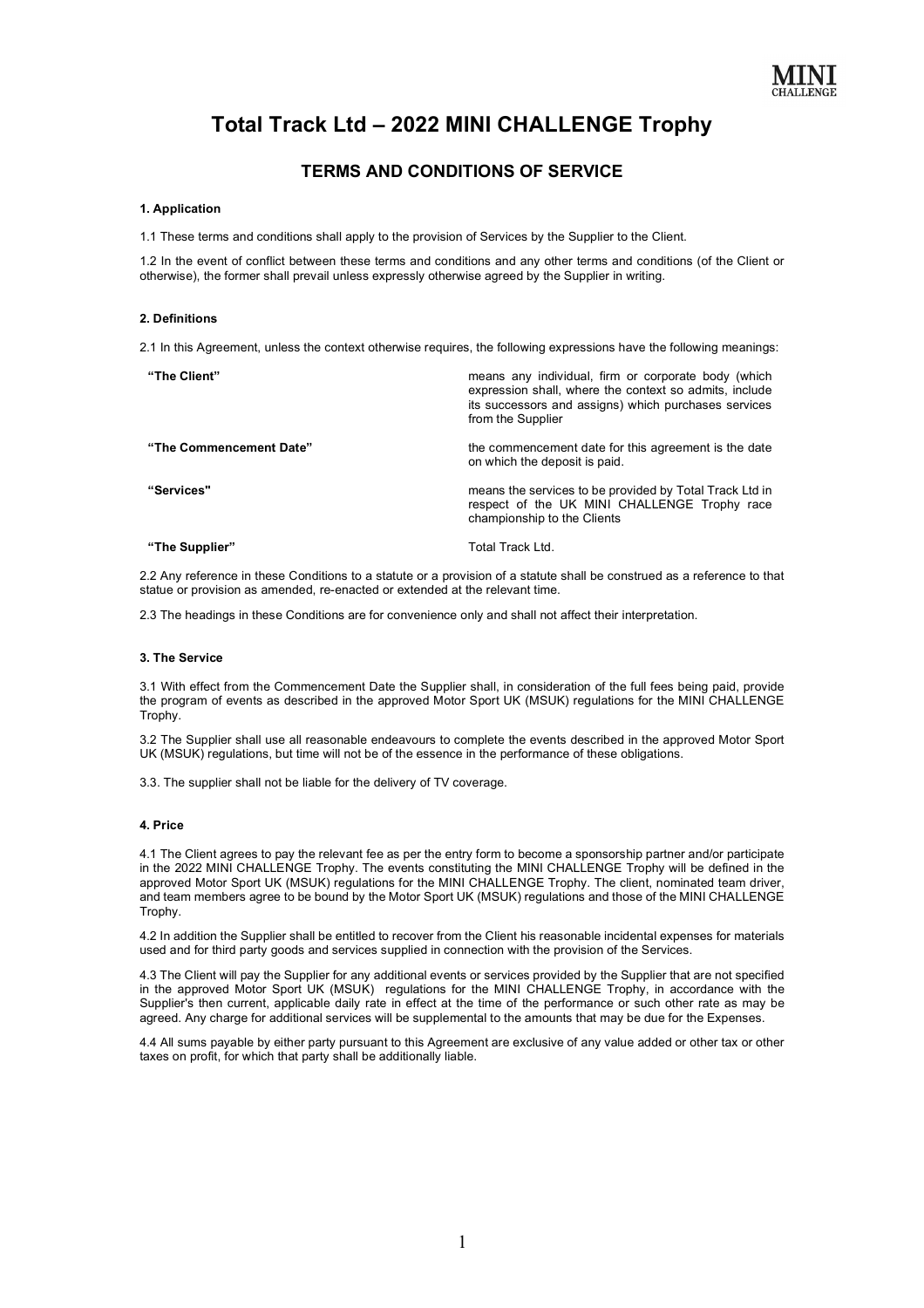

#### **5. Payment**

5.1 Early Bird Championship Entries open on the 8th November 2021 and close on 10 December 2021. During this time entrants can pay a first stage payment to secure an entry and race number, the full balance is to be paid by 12 February 2022 unless a payment plan has been chosen/agreed in which case further stage payments must be made in line with the payment schedule, all payments are non-refundable with due regard to statutory rights and submission of an entry and first stage payment commits the entrant to the full 2022 entry fee, not just the first stage payment. For the period 08 November to 14 November priority will be given to entrants who previously entered the 2021 season or those who have purchased car conversion kits.

5.2 Should the entry limit (34 cars) not have been reached by 5pm on 14 November 2021 then Standard Championship Entries may be accepted. During this time entrants can pay a first stage payment to secure an entry and race number, in any case the full balance is to be paid by 12 February 2022 unless a payment plan has been agreed/chosen, all payments are non-refundable with due regard to statutory rights and submission of an entry and first stage payment commits the entrant to the full 2022 entry fee, not just the first stage payment.

5.3 Where the Championship is over-subscribed, Entry will be granted on a first come first served basis, based on the date the first stage payment was paid. Where entries are over-subscribed entries over the Championship limit will be placed on a reserve list and will be offered an entry if there are any other entrants who drop out. If a reserve entrant wishes to receive a refund of the first stage payment/entry fee at this stage then their place on the reserve list will be forfeit. Any entrant who does not pay their entry fee balance by the due date accepts that their entry may be replaced by another entrant on the reserve list.

5.4 The time of payment shall be of the essence of these terms and conditions. If the Client fails to make any payment on the due date the Supplier will endeavour to reassign that entry, but any previous payments will not be refunded. If by the start of the season or in respect of round by round entries the event, it has not been possible to reassign the entry the full balance of the full entry fee will be due from the Client.

5.6 Payment for parts supplied must be made at the time of receipt unless otherwise agreed. Where we do not insist on immediate payment, payment must be made within 14 days of the invoice. If payment is late, we reserve the right to refuse entry to the future events with no refund of entry fees and withhold awards and prizes.

5.7 Where payments a late payment fee will be charged at Bank of England base rate plus 2% per month.

5.8 Should the entrant not race at any round the entry fee will still be payable, no refund will be due.

5.9 Where a payment plan is agreed the payments will continue even if an entrant does not complete the season or misses a round/s.

# **6. Termination**

6.1 The Supplier may terminate the agreement forthwith if:

6.1.1 The Client is in breach of any of its obligations hereunder; or

6.1.2 The Client has entered into liquidation (other than for the purposes of a bona fide amalgamation or reconstruction) whether compulsory or voluntarily or compounds with its creditors generally or has an administrator, administrative receiver or receiver appointed over all or a substantial part of its undertaking or assets; or

6.1.3 The Client has become bankrupt or shall be deemed unable to pay its debts by virtue of Section 123 of the Insolvency Act 1986; or

6.1.4 The Client ceases or threatens to cease to carry on business; or

6.1.5 Any circumstances whatsoever beyond the reasonable control of the Supplier (including but not limited to the termination of the service through no fault of the Supplier) arise that necessitate for whatever reason the termination of the provision of service, or

6.1.6 The supplier receive insufficient entries to run the 2022 MINI CHALLENGE Trophy, all fees paid will be refunded to the client. No compensation will be payable.

6.2 In the event of withdrawal the Supplier shall retain all sums paid to it by the Client without prejudice to any other rights the Supplier may have whether at law or otherwise.

6.3 Entrants & drivers agree that should monies be owed to Total Track or any supplier to Total Track or any Team operating in the Championship then any car owned by the entrant or driver will be ineligible to race in the Championship until such time as monies owed are paid to the relevant party unless otherwise agreed. Should entry fees have already been paid they shall not be refunded. Entrants & drivers selling their cars must make the buyer aware where monies are owed and must draw their attention to this clause.

6.4 Should a driver owe monies to Total Track or any supplier to Total Track or any Team operating in the Championship then said driver will be ineligible to race in the Championship until such time as monies owed are paid to the relevant party unless otherwise agreed. Should entry fees have already been paid they shall not be refunded.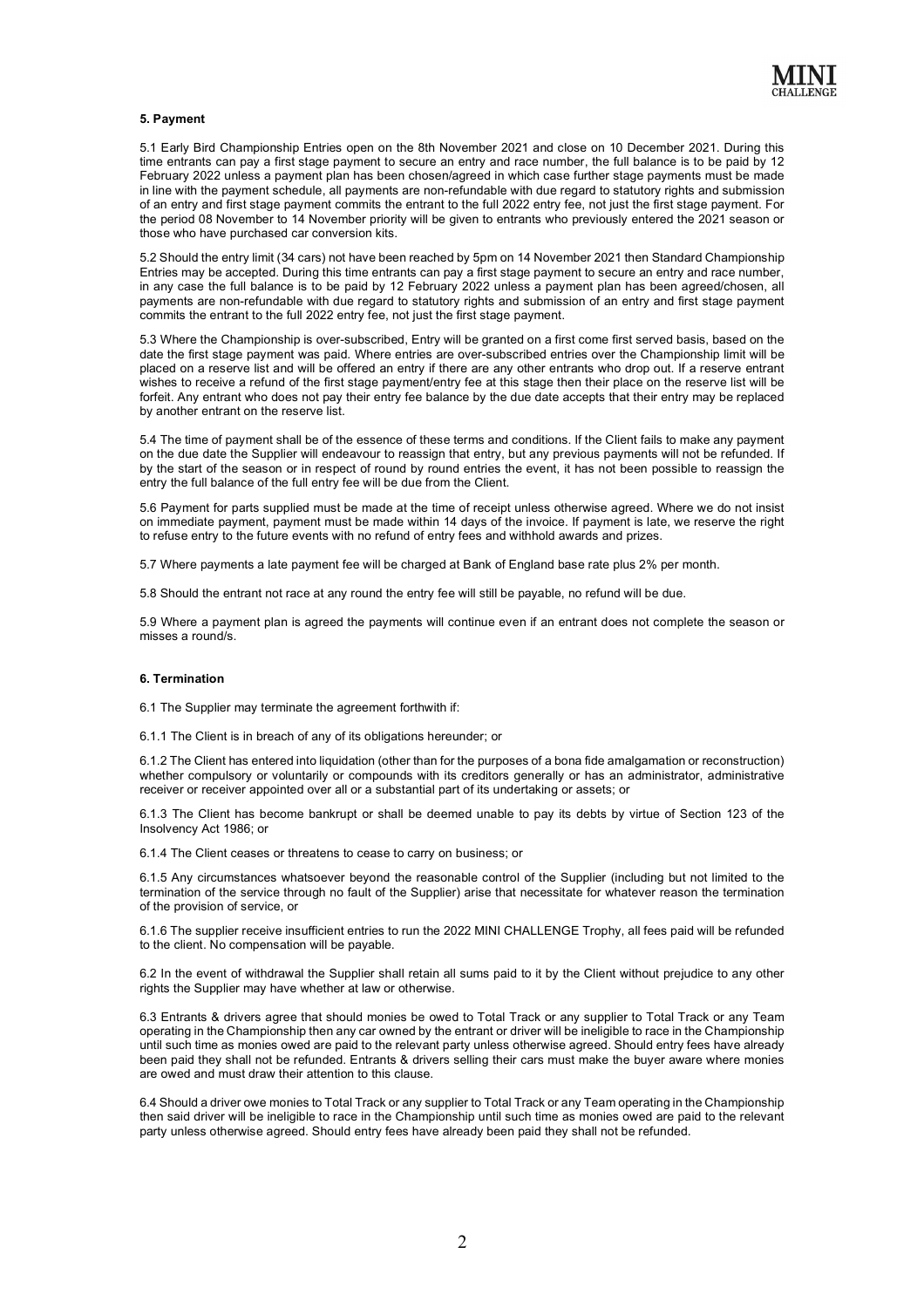

# **7. Sub-Contracting**

7.1 The Client may not reassign their MINI CHALLENGE Trophy entry to a third party without written permission from the Supplier and in normal circumstances it will be refused.

#### **8. Liability**

8.1 The Client shall indemnify the Supplier against all damages, costs, claims and expenses suffered by the Supplier arising from loss or damage to any equipment (including that of third parties) caused by the Client, or its agent or employees.

8.2 The supplier reserves the right to carry out necessary or required changes to the regulations which are due to "force majeure", or for safety reasons, or if requested by the authorities, by means of Official Bulletins. The supplier further reserves the right to cancel or substitute events if necessary due to exceptional unforeseeable conditions, and are not liable for any damages so incurred as a result or liable to provide a refund of entry fees.

8.3 The Supplier shall not be liable to the Client or be deemed to be in breach of these terms and conditions by reason of any delay in performing, or any failure to perform, any of the Supplier's obligations if the delay or failure was due to any cause beyond the Supplier's reasonable control.

8.4 Where the Client consists of two or more persons, for example driver and entrant, such expression throughout shall mean and include such two or more persons and each or any of them. All obligations on the part of such a Client shall be joint and several obligations of such persons.

8.5 I agree to make no claim against the supplier or its officers or agents in respect of any loss or injury suffered by the client arising from the MINI CHALLENGE Trophy and to indemnify the supplier against their costs and losses arising out of any claim made against them by anyone to the extent that such costs and losses are attributable directly or indirectly to the clients participation in the MINI CHALLENGE Trophy.

#### **9. Force Majeure**

9.1 Neither the Supplier nor the Client shall be liable to the other or be deemed to be in breach of the Contract by reason of any delay in performing, or any failure to perform, any of its obligations in relation to the Services, if the delay or failure was due to any cause beyond that party's reasonable control. Without prejudice to the generality of the foregoing, the following shall be regarded as causes beyond either party's reasonable control:-

9.2 Act of God, pandemic, explosion, flood, tempest, fire or accident;

9.3 War or threat of war, sabotage, insurrection, civil disturbance or requisition;

9.4 Acts, restrictions, regulations, bye-laws, prohibitions or measures of any kind on the part of any governmental, parliamentary or local authority;

9.5 Import or export regulations or embargoes;

9.6 Strikes, lock-outs, or other industrial actions or trade disputes (whether involving employees of either the Supplier or the Client or of a third party);

9.7 Difficulties in obtaining raw materials, labour, fuel, parts or machinery;

9.8 Power failure or breakdown in machinery.

#### **10. Waiver**

10.1 No waiver by the Supplier of any breach of these terms and conditions by the Client shall be considered as a waiver of any subsequent breach of the same or any other provision. A waiver of any term, provision or condition of this agreement shall be effective only if given in writing and signed by the waiving party and then only in the instance and for the purpose for which the waiver is given.

10.2 No failure or delay on the part of any party in exercising any right, power or privilege under this agreement shall operate as a waiver of, nor shall any single or partial exercise of any such right, power or privilege preclude any other or further exercise of or the exercise of any other right, power or privilege.

#### **11. Severance**

11.1 If any provision of these terms and conditions is held by any competent authority to be invalid or unenforceable in whole or in part the validity of the other provisions of these terms and conditions and the remainder of the provision in question shall not be affected thereby.